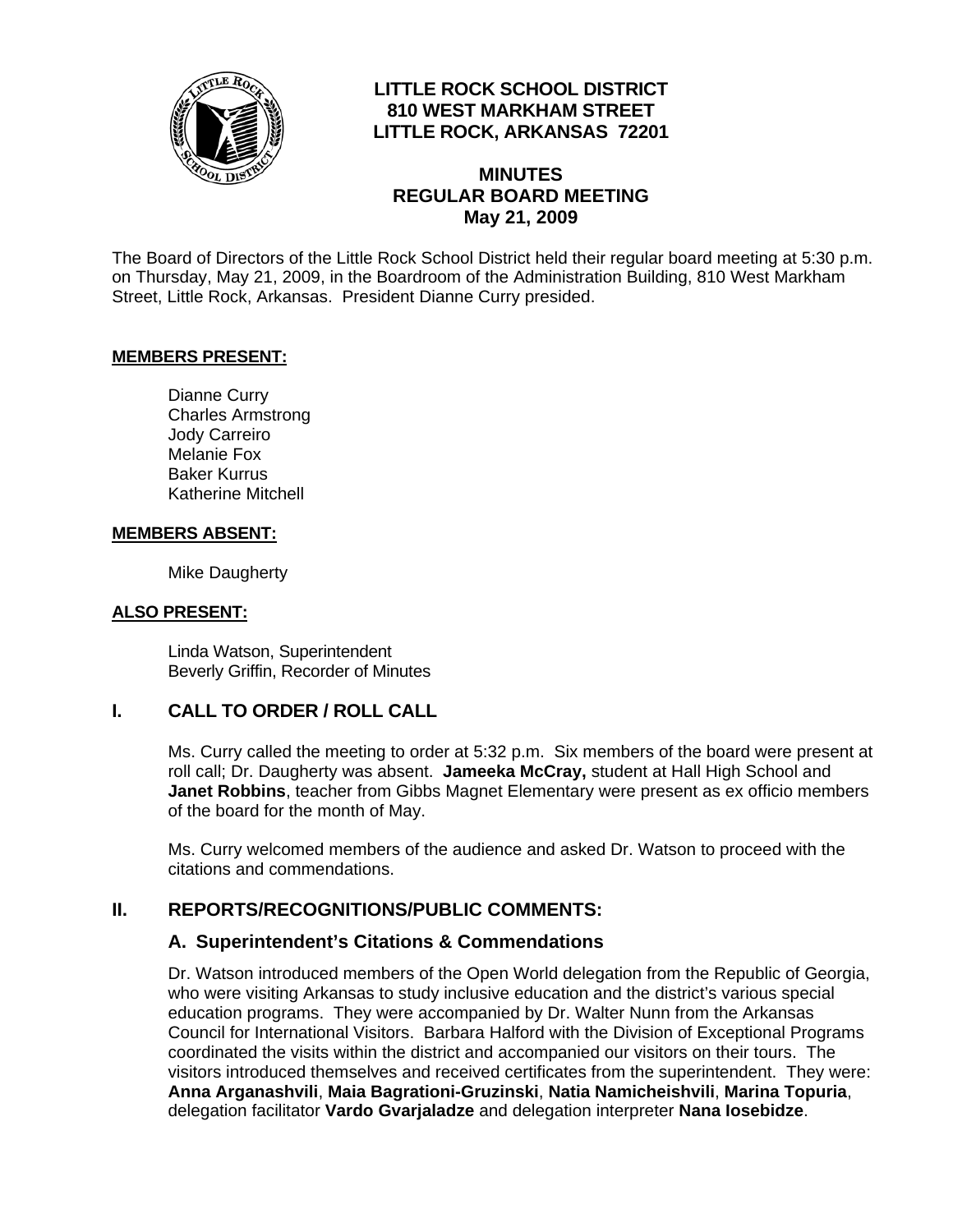EAST Lab students from Forest Heights Middle School and their facilitator, **Debra Sloan**, were present to demonstrate a community service project they recently completed. Students **Maggie Thannisch**, **Wilson Jones**, **Brooklyn Williams** and **Davonte Hokes** developed an interactive virtual tour of the Clinton Library that will be placed on the library's website and will be accessible to everyone on the Internet. The students explained how they approached the project, how it progressed, and they showed a brief portion of the tour.

**Linda Derryberry,** school nurse at Fair Park Early Childhood Center, was recognized for her selection as one of "Arkansas' Best Nurses." Linda was one of nine runners-up in the state for this honor.

Certificates of appreciation were presented to the ex-officio representatives for the month of May: **Jameeka McCray**, student from Hall High School, and **Janet Robbins**, teacher representative from Gibbs Magnet Elementary School.

## **B. Partners in Education**

Debbie Milam presented one new partnership for the board's review and approval:

**Dunbar Magnet Middle School**, represented by *Eunice Thrasher* in partnership with **100 Black Men of Greater Little Rock** represented by *Eddie White* and *Darren Hamilton*

Mr. Carreiro made a motion to accept the partnerships, Dr. Mitchell seconded the motion and it **carried unanimously**.

### **C. Donations of Property**

The Board was asked to approve the acceptance of recent donations to the District. Jasmine Jackson, student ex-officio representative, read the listed donations.

Ms. Fox made a motion to accept the donations as listed; Mr. Carreiro seconded the motion, and it **carried unanimously.** Donations are listed in the following chart:

| <b>SCHOOL/DEPARTMENT</b>          | <b>ITEM</b>                                                                                                   | <b>DONOR</b>                                                         |
|-----------------------------------|---------------------------------------------------------------------------------------------------------------|----------------------------------------------------------------------|
| Hall High School                  | \$850.00 cash for incentive luncheon<br>for seniors scoring proficient or<br>advanced on literacy exam        | The Lost Class of 1959,<br>represented by Donald Angehr<br>Smith, MD |
| Henderson Magnet Middle School    | Supplies valued at approximately<br>\$1,000.00                                                                | 3M Facility / 3M Supplies for<br>Schools program                     |
| <b>Wilson Elementary School</b>   | \$1,000,00 cash to assist with Field<br>Day activities, graduation and other<br>student incentives            | <b>UALR Children's International</b>                                 |
| <b>Woodruff Elementary School</b> | \$400.00 cash to purchase incentives<br>and materials for faculty and staff<br>(\$200.00 April, \$200.00 May) | DaySprings Behavioral Health<br>Services of AR                       |
| <b>LRSD Health Services</b>       | Equipment and resources valued at<br>\$6,843.92 for nurses serving students<br>in the CI program              | <b>UALR Children's International</b>                                 |

### **DONATIONS**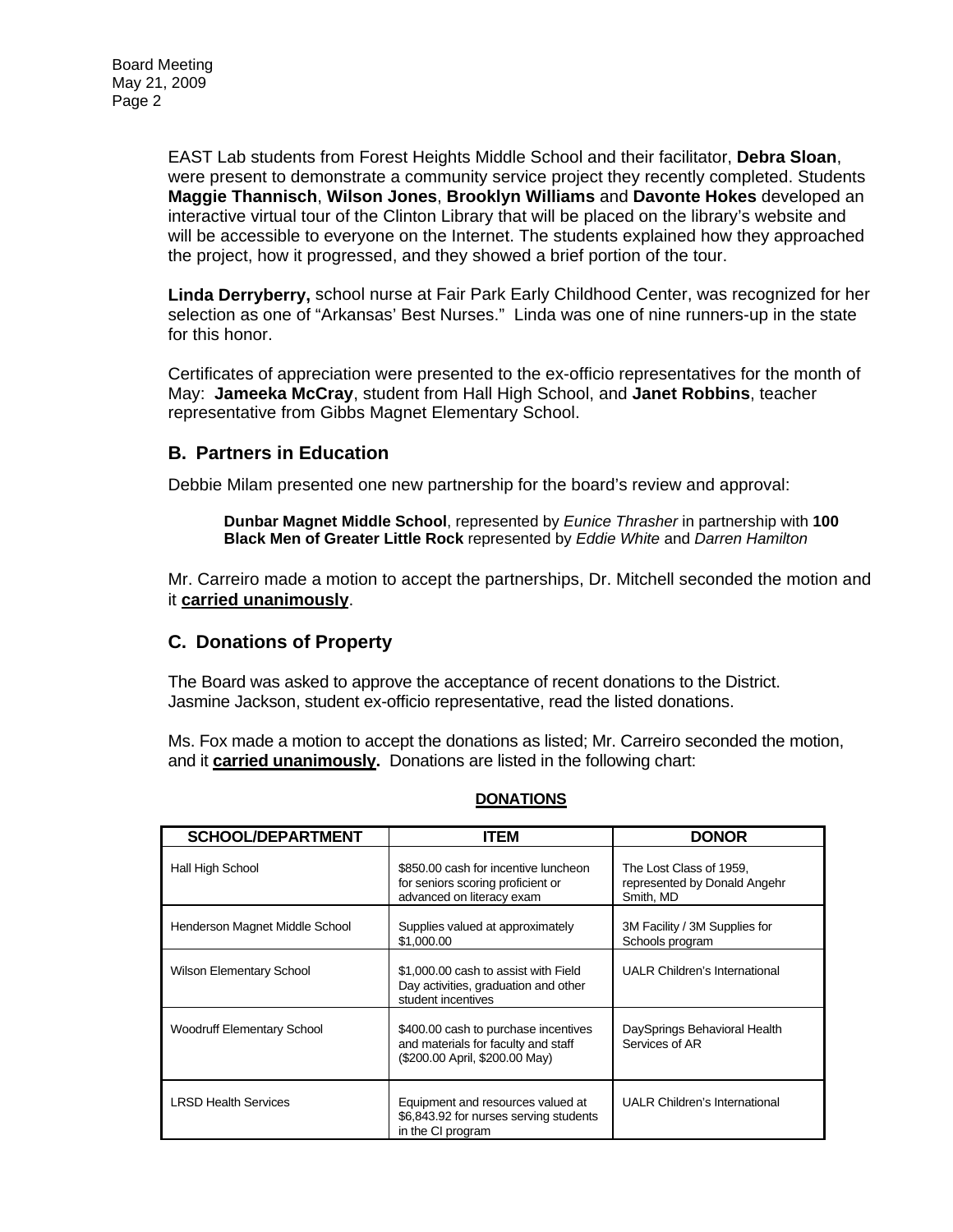Board Meeting May 21, 2009 Page 3

## **D. Remarks from Citizens**

**Erma Hendricks** addressed the board regarding the city board of directors' consideration of a homeless center at the old Job Corp Center on 21<sup>st</sup> and Vance. Ms. Hendricks stated that she was speaking as a representative of the Hanger Hill and Pettaway Neighborhood Associations in opposition to the homeless center.

**Barbara Phillips**, a resident of the Oakland community, also spoke in opposition to placing the homeless center at 21<sup>st</sup> and Vance Streets. She stated that there were issues of safety for students attending the schools in close proximity of the center.

**Barbara Brown Smith** expressed concern regarding the proposed site for the homeless shelter. She stated that she lives near the proposed site and believes it is inappropriate for the city to consider placing the shelter in close proximity to public schools.

**Alicia Martinez**, 10<sup>th</sup> grade student at Parkview Magnet High School, stated that she had a petition signed by over 300 students, teachers and parents, requesting healthier choices in school cafeterias. She spoke as a representative of "vegetarians, organics, vegans, diabetics, and hypoglycemic students and teachers." Ms. Martinez reported that a diverse group of thirty students had participated in a taste test of vegetarian menu items and that they were overwhelmingly in support of incorporating the menu items into the regular school lunch selections.

### **E. Little Rock Classroom Teachers Association**

Cathy Koehler remarked that she had attended the recent graduation of the Accelerated Learning Center. She reported that over the past 10 years, over 1000 students had been given the opportunity to graduate from high school through the ACC program. The students at the ACC are awarded their regular high school diploma instead of a GED, and she commended the extraordinary commitment of the people who work with these students in our district.

Ms. Koehler recognized LRSD Educational Support Professionals, custodians, secretaries, media clerks, security, and cafeteria workers who were present at the meeting. She addressed the continuing disparity in pay between certified and classified employees in the LRSD. She noted that these employees are as committed as all other employee groups in our schools and that she has pledged to work and advocate for them in order to prove their value to the district. She noted that the custodial workers had voted to become a recognized bargaining unit with the Classroom Teachers Association.

## **F. Little Rock PTA Council**

Patty Barker provided an end of year update for the board's information. She reported that council representatives had started the year by attending school registrations to encourage PTA membership and recruitment. The monthly council meetings were held at schools across the district, ending with the spring luncheon which was held at Philander Smith College. At that luncheon the annual school membership and other awards were given, including the "Spirit of PTA" award to Bernadette Turner and the "Lifetime Membership" to Henri Smothers. In addition, Becky Rather was recognized for her long term of service to the PTA. Ms. Barker closed by announcing the summer leadership training which will be held on July 25 at Fulbright Elementary School.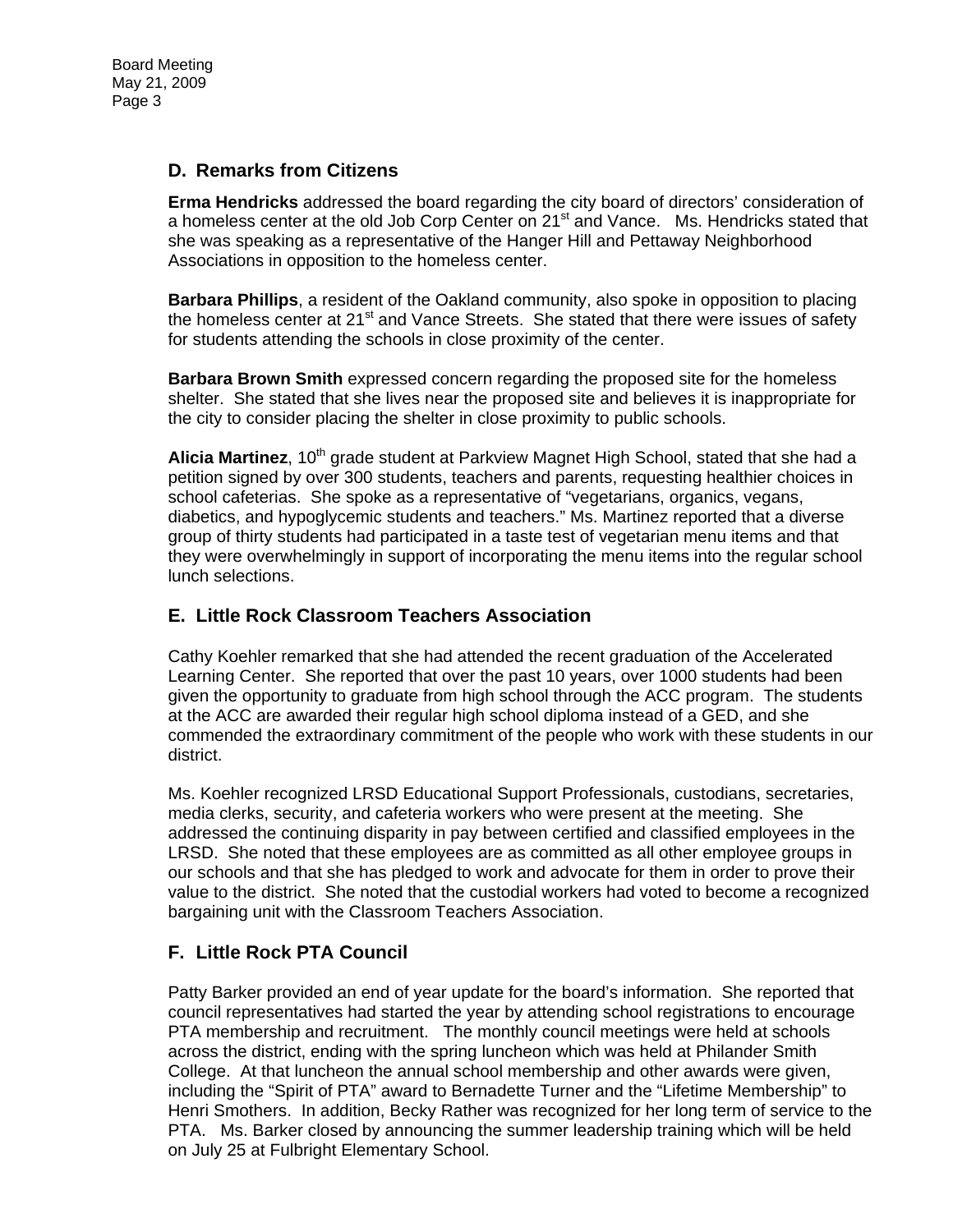# **IV. REPORTS AND COMMUNICATIONS**

## **A. Remarks from Board Members**

Mr. Kurrus acknowledged and congratulated the students from the Forest Heights EAST lab on the project they presented earlier in the meeting. He noted that his children had attended Forest Heights Middle School and that he believed they received an excellent education. He asked the listeners to visit Forest Heights and to consider the opportunities available there, noting that the school would be full to capacity if parents from the west Little Rock would take a look.

Mr. Kurrus also noted that he had attended the Central High School Jazz Ensemble performance with Wycliffe Gordon. He closed by expressing appreciation for the school district's support personnel for the quality work they perform for our students.

Ms. Fox agreed with Mr. Kurrus' remarks expressing appreciation for the district's support staff. She congratulated Dodd Principal Jill Brooks who recently received a doctorate in education. She also commended the LRSD gifted & talented department for their recent recognition from the Arkansas Department of Education. She closed by thanking the Public Education Foundation for the annual academic incentive awards which are provided through grant funding to teachers.

Dr. Mitchell thanked administrators, teachers, and support staff for an excellent school year. She reported that she had attended the graduation ceremony at Hamilton Learning Academy, and congratulated the students who made significant advances. She announced that the Felder Academy graduation ceremony would be held at Felder on June 1, 2009 at 6:00 p.m.

Mr. Carreiro congratulated the students who had received their diplomas through the alternative school commencement programs and commended those who would receive their diploma next week from the five high schools.

Mr. Armstrong thanked the district's support staff for the excellent work they do in our schools, stating "without you, the district couldn't function." He thanked Patty Barker for her work in increasing the parental involvement in our schools through her work with the PTA. Mr. Armstrong reported that he had attended a banquet luncheon at Metropolitan a few weeks ago, and stated that the district needed more schools like Metro where they train students in a vocation, especially those who may not be interested in attending college.

Ms. Curry commended the EAST lab students from Forest Heights who presented earlier in the meeting. She noted that her own daughter had attended Forest Heights. She also congratulated the students who were in the 2009 graduating class.

# **B. Legal Update**

Attorney Chris Heller reported results in favor of the district in a trial conducted the previous week in federal court. A former teacher sued the LRSD and the former Hall High principal Vernon Smith and former assistant superintendent Dr. Marian Lacey. The jury found unanimously in favor of the district.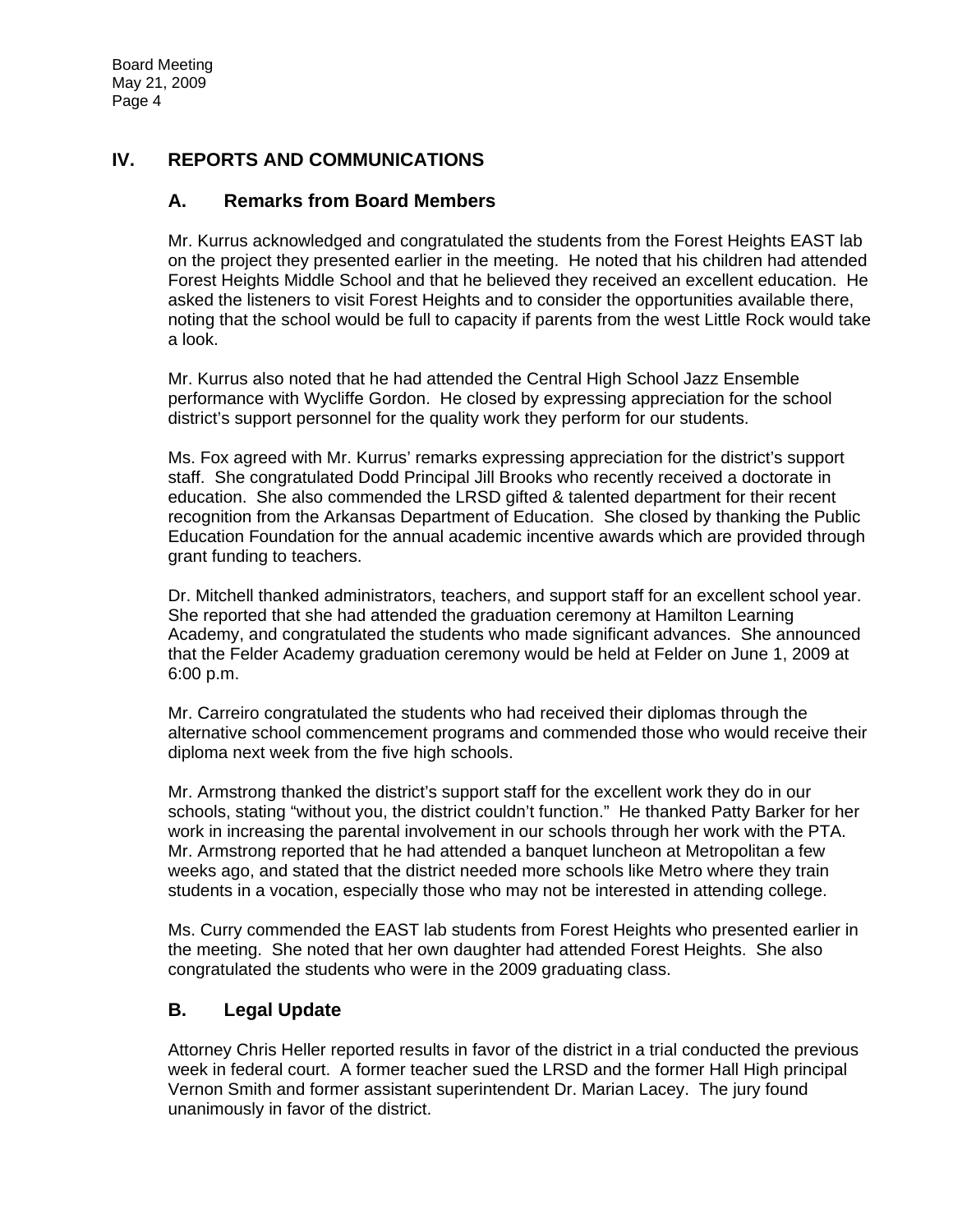In reference to the ongoing negotiations with the state in settlement of the desegregation funding issues, Mr. Heller reported that the state attorney general had requested scheduling a status hearing before Judge Miller. A date had not been set at the time of this meeting.

Ms. Fox had requested a review of the state's statute that requires school districts to rezone after being exempt from rezoning while operating under the terms of a desegregation court order. Mr. Heller reported that the LRSD would not be under any obligation to rezone as a result of the  $8<sup>th</sup>$  circuit court's recent ruling, but that we would need to review our status after the 2010 census to comply with rezoning requirements of the state.

# **C. Update: Summer School Programs**

Sadie Mitchell, Junious Babbs and Linda Young provided summer school information as part of the board's agenda. They reported that the information regarding summer school budgets was incomplete at the time of this meeting, but that additional information would be provided when available.

Dr. Mitchell thanked the staff for their efforts in organizing and coordinating the summer programs. At the time of this meeting it was estimated that 985 students would attend regular summer school programs with an additional 1,500 students who would receive services through the city of Little Rock parks and recreation program. It was noted that 36 college students would be paid through the city summer employment program to provide tutoring and assistance in the district's summer school. Each of the summer playground sites will receive elementary and intermediate remediation kits to be incorporated into the daily schedule. Eight college students will be trained to use the kits to provide literacy and math tutoring for the students.

Junious Babbs reported that the secondary summer school would provide remediation for students who are achieving at basic or below basic levels in addition to the traditional summer school credit recovery programs.

# **D. Update: Middle School Task Force**

Mr. Carreiro reported briefly and stated that he had e-mailed to each board member a brief status report on the Middle School Task Force. He stated that the committee had met five times, and that a comprehensive list of "action items" for the board would be prepared and presented in June or July. He expressed hope that some of the suggested actions would be ready for implementation in the 2009-10 school year.

# **E. Update: Early Retirement Incentive**

Mr. Hartz provided a brief summary report as requested by the board. He stated that three meetings had been held to provide information for employees since the board approved the insurance incentive plan. E-mail messages had been sent to all employees who were eligible to participate. At the time of this meeting, 25 signed applications had been received from those who were eligible. The closing date is May  $31<sup>st</sup>$ , and a status update will be provided for the board after that date.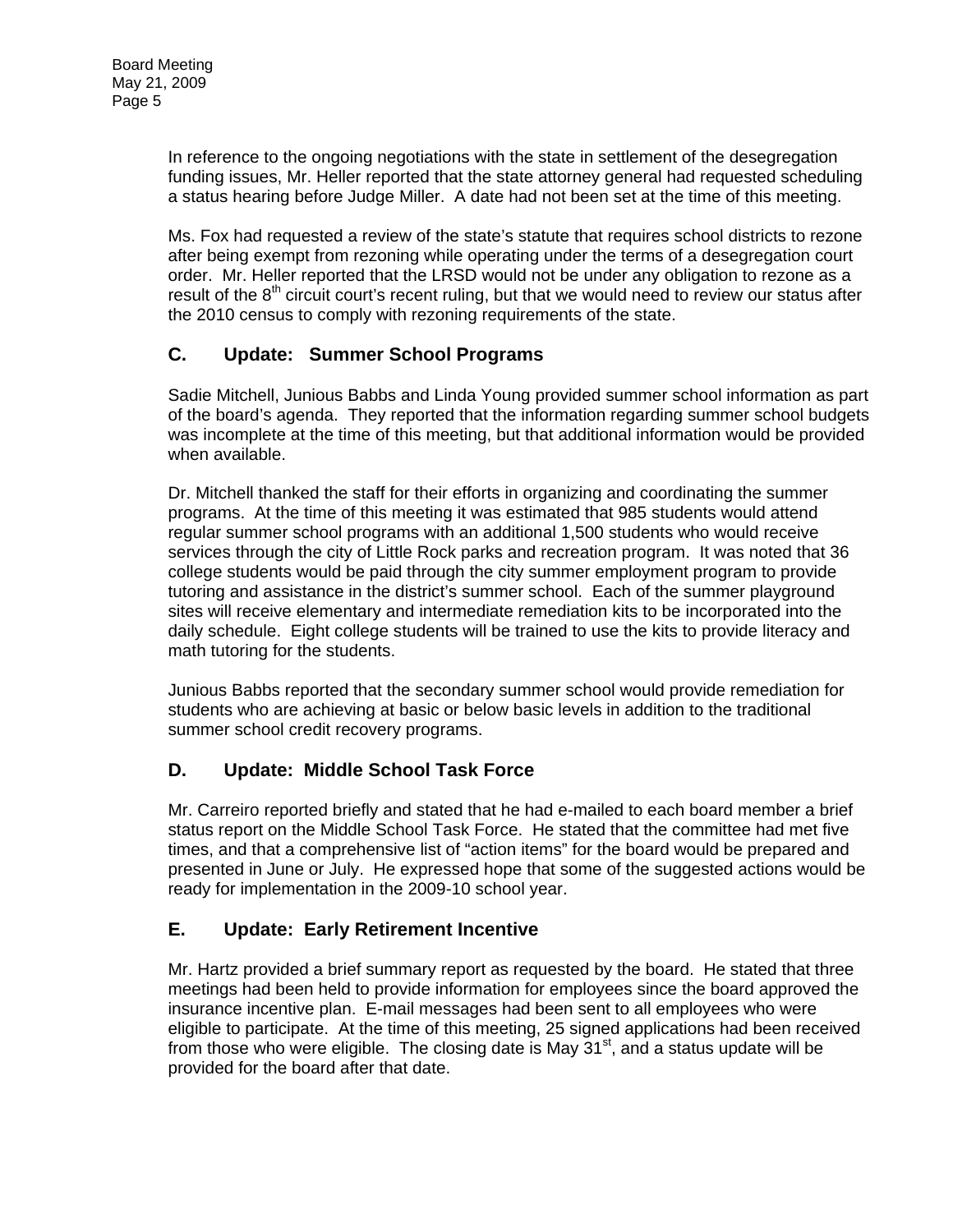## **F. Discussion: Homeless Center / Job Corp Building**

Board members had asked for this item to be on the agenda, however no additional comments were made other than those provided by the citizens who addressed the board earlier in the meeting.

## **G. Budget Update**

Kelsey Bailey addressed the board briefly regarding the annual budget process. Additional information is presented with the monthly financial reports.

## **H. Internal Auditors Report**

Mr. Becker's report was provided in the agenda. No additional information was requested.

## **V. APPROVAL OF ROUTINE MATTERS**

### **A. Minutes**

Minutes from the regular board meeting of April 23, 2009 and from a special meeting held on May 14, 2009 were presented for the board's review and approval. Ms. Fox moved to approve the minutes as submitted; Mr. Armstrong seconded the motion and it **carried unanimously**.

# **VI. STUDENT SERVICES**

## **A. Student Handbook Revisions**

The administration presented a draft of recommended revisions to the student handbook to be implemented during the 2009-2010 school year. There was a lengthy discussion among board members regarding consistent enforcement of the rules at all schools and on all campuses. Mr. Armstrong asked for the administration to ensure that principals are aware of the sanctions included in the handbook and that the administration provide reinforcements in instances where students wear their pants "sagging" and those who have cell phones obviously present at the school.

Mr. Kurrus expressed his view that the handbook needed to be consistently, fairly, and swiftly applied. He noted that some schools enforce the handbook, but some don't. He also asked the administration to reconsider the increase from 3-5 to 4-6 days suspension for infractions, stating that he didn't believe that increasing the severity of the penalties for first infractions would be effective. He closed by stating that he would vote against the handbook revisions as presented because "discipline is more than punishment." He asked the administration for consistent communication and enforcement of the rules.

Dr. Mitchell made a motion to approve the changes to the handbook as submitted, and Ms. Fox seconded. The motion **failed 3-3** with Mr. Kurrus, Mr. Carreiro and Ms. Curry voting no.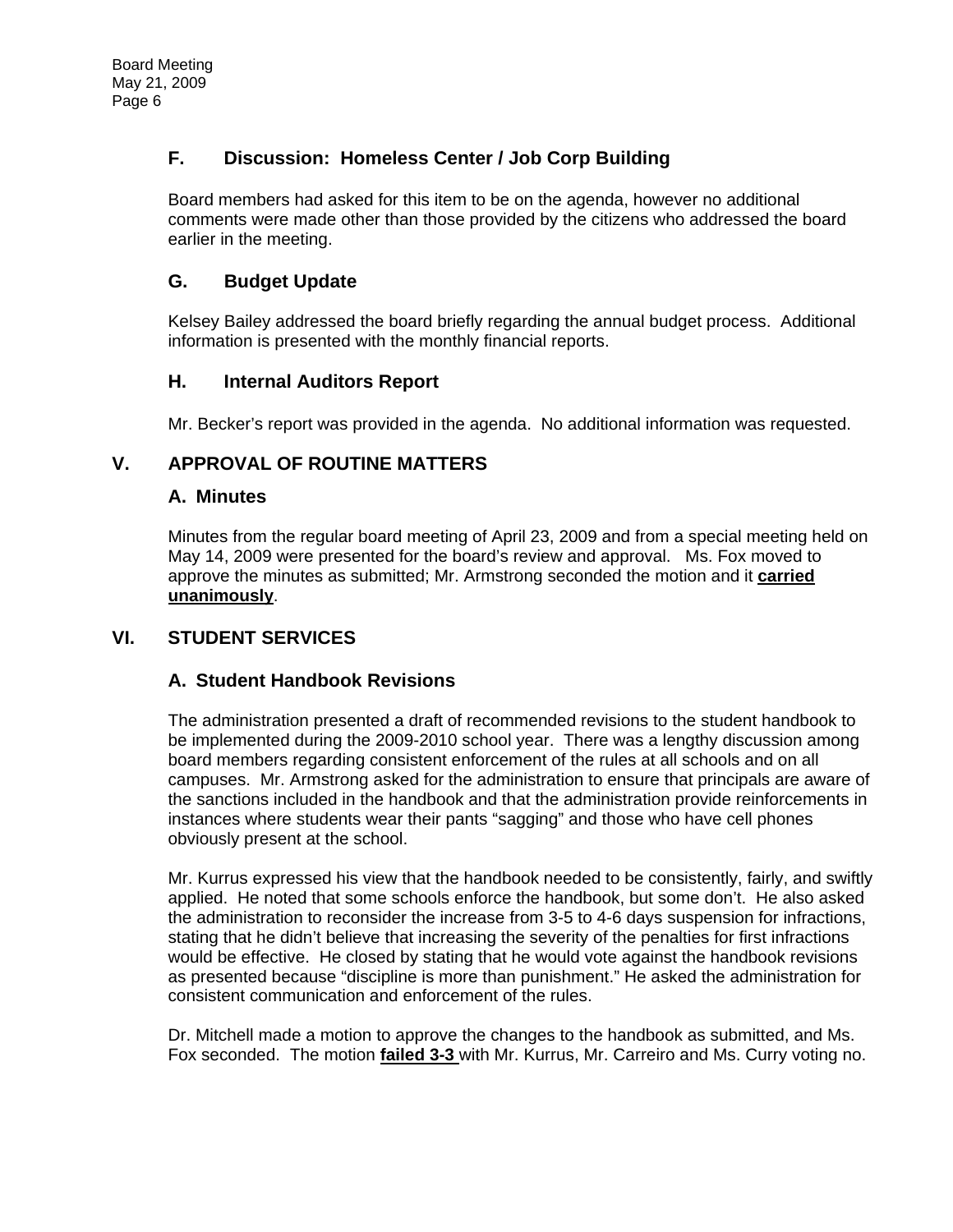Board Meeting May 21, 2009 Page 7

### **VII. HUMAN RESOURCES**

### **A. Personnel Changes**

Routine personnel matters were printed in the board's agenda. Dr. Mitchell moved to approve the recommendations as presented. Mr. Kurrus seconded the motion and it **carried unanimously**.

### **VIII. FINANCE & SUPPORT SERVICES**

### **A. Appointment of District Treasurer**

The administration recommended appointment of the chief financial officer, Kelsey Bailey, as the district treasurer. This action is in compliance with Arkansas Code 6-13-702(b) which mandates this appointment. A resolution in support of this appointment was presented for the board's review and approval. Dr. Mitchell made a motion to approve the recommendation; Mr. Carreiro seconded the motion. The motion **carried unanimously**.

### **B. GAAP Financial Statements and Audit Report for June 2008**

Jean Ring addressed the board regarding the presentation of the annual audit report and financial statements which must be submitted to the ADE by June 30, 2009. She thanked Mr. Carreiro for attending the auditor's exit conference, and she briefly reviewed some of the exceptions noted in the report. Responses to these exceptions were provided in writing and are included in the audit report.

Mr. Carreiro made a motion to accept the audit. Ms. Fox seconded the motion and it **carried unanimously**.

### **C. Monthly Financial Statements**

The monthly financial statements were attached to the board's agenda. No additional information was requested.

## **CLOSING REMARKS / ANNIOUNCEMENTS**

Dr. Watson announced Academic Signing Day would be held tomorrow, May 22, 2009, at the governor's mansion.

High school graduation ceremonies were scheduled for May 26, 27 and 28 at Alltel arena. A detailed schedule had previously been provided for the board's information.

The strategic planning session with the consulting firm of Picus & Odden was scheduled for Monday, June 1, from 9:00 a.m. to 3:00 p.m. at the Clinton Library.

Mr. Kurrus asked parents to speak with their children about safety and about making quality decisions over the next few weeks. He noted that this is a dangerous time of the year for high school students.